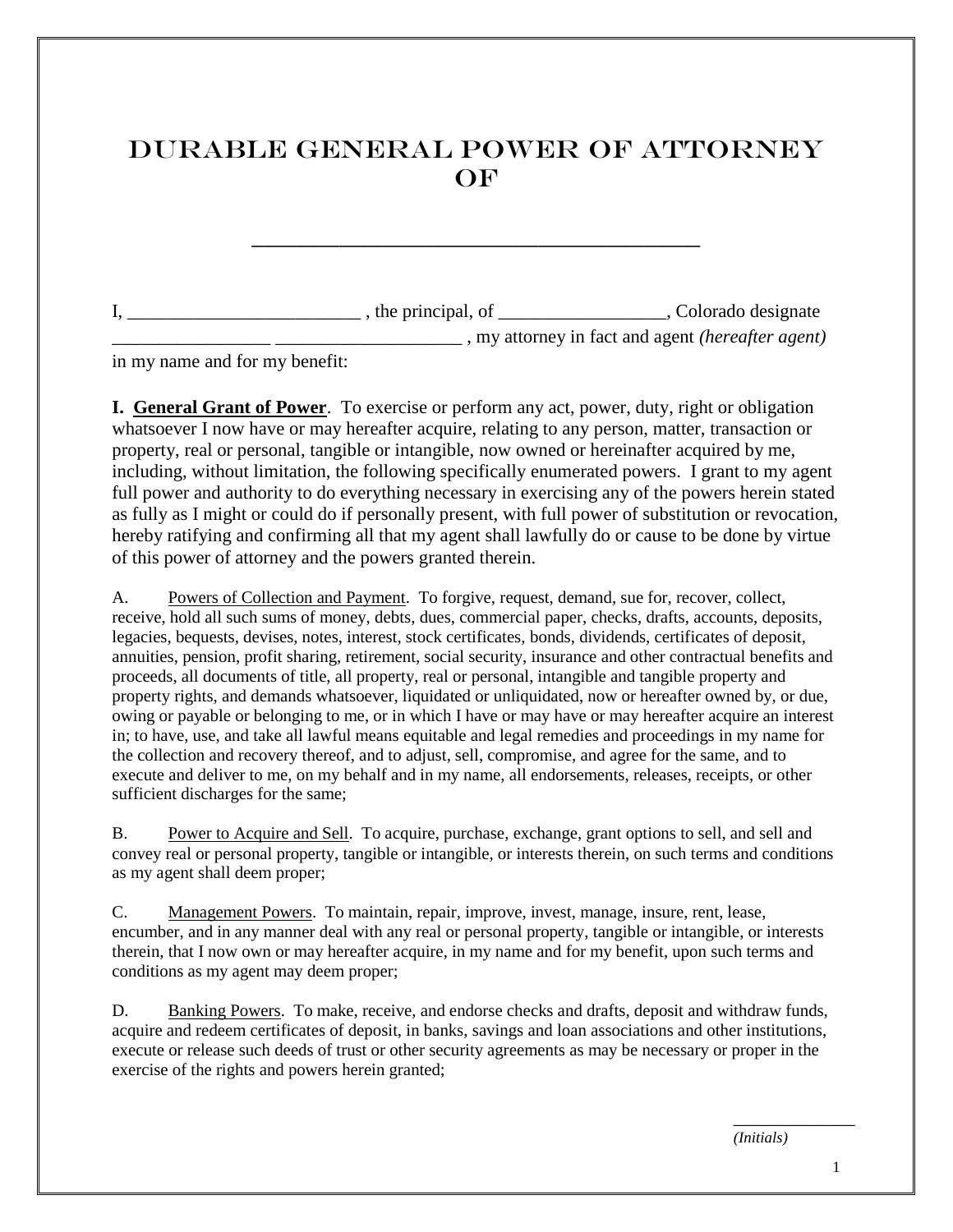E. Motor Vehicles. To apply for a Certificate of Title upon, and endorse and transfer title thereto, for any automobile, truck, pickup, van, motorcycle, or other motor vehicle, and to represent in such transfer assignment that the title to said vehicle is free and clear of all liens and encumbrances except those specifically set forth in such transfer assignment;

F. Business Interests. To conduct or participate in any lawful business of whatever nature for and in my name; execute partnership agreements and amendments thereto; incorporate, reorganize, merge, consolidate, recapitalize, sell, liquidate or dissolve any business; elect or employ officers, directors and agents; carry out the provisions of any agreement for the sale of a business interest or the stock therein; and exercise voting rights with respect to stock, either in person or by proxy, and exercise stock options;

G. Funding Trusts. To place assets with the trustee of any trust that I have created. My agent may add to, hold, or distribute in accordance with the terms of that agreement and any amendments properly made pursuant to its terms. My agent may execute whatever documents are necessary on my behalf to place assets in any such trust.

H. Tax Powers. To prepare, sign and file joint or separate income tax returns or declarations of estimated tax for any year or years; to prepare, sign and file gift tax returns with respect to gifts made by me for any year or years; to consent to any gift and to utilize any gift-splitting provisions or other tax election; and to prepare, sign and file any claims for refund of any tax;

I. Safe Deposit Boxes. To have access at any time or times to any safe deposit box rented by me, wheresoever located, and to remove all or part of the contents thereof, and to surrender or relinquish said safe deposit boxes, and any institution in which such safe deposit box may be located shall not incur any liability to me or my estate as a result of permitting my agent to exercise this power.

J. Life Insurance on Life of Agent. Notwithstanding any other provision of the General Power of Attorney, my agent shall have no rights or powers hereunder with respect to any policy of insurance, owned by me, insuring the life of my agent.

K. Fiduciary Powers. Notwithstanding any other provision of this General Power of Attorney, my agent shall have no rights or powers hereunder with respect to any act, power, duty, right or obligation, relating to any person, matter, transaction or property, owned by me or in my custody as a trustee, custodian, personal representative, or other fiduciary capacity.

L. Substitute Agent. If all some cases to act to act as substitute Agent. If all some cases to act to act as my attorney in fact and agent due to death, incapacity or resignation, then I appoint in their stead \_\_\_\_\_\_\_\_\_\_\_\_\_\_\_\_\_\_\_\_\_\_\_\_\_\_\_\_\_\_\_\_\_\_\_\_\_\_\_\_\_ as my attorney in fact and agent.

M. Appointment of Guardian. To the extent permitted by law that I appoint a guardian for myself during my lifetime, I hereby appoint example of the state of the state of the state state of the state of the state of the state of the state of the state of the state of the state of the state of the state of the state of the event that the appointment of such guardian is necessary due to my incapacity or otherwise. It is my further direction that any guardian appointed for me during my lifetime shall try to provide any care that I may need in a home setting rather than in an institutional setting, such as a nursing home, unless such institutional care is the only practical means of providing the care that I may need at that time.

*(Initials)*

 $\overline{\phantom{a}}$